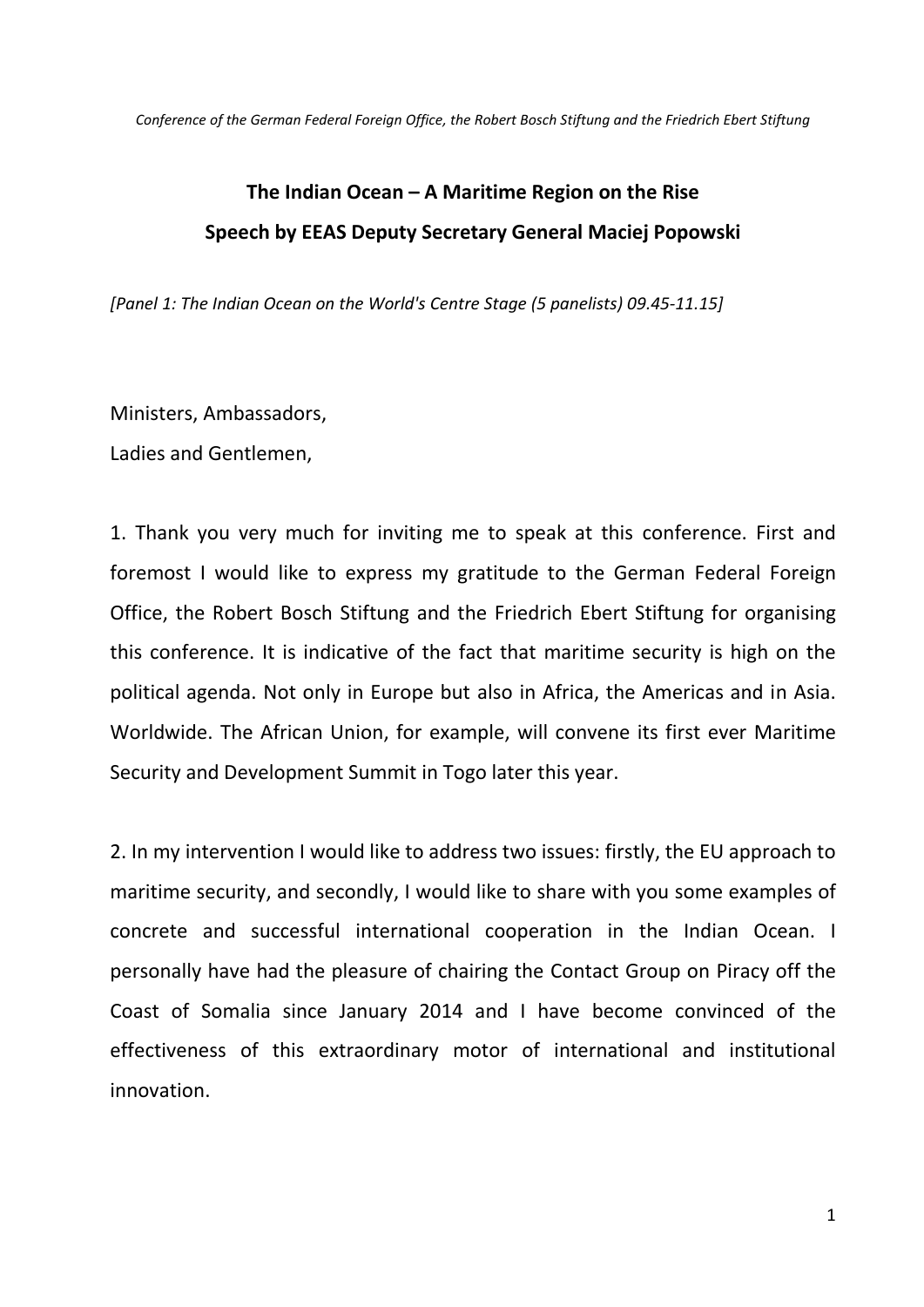3. But as I have been requested to address the issue of the Indian Ocean taking the world's centre stage, let me begin by asking a simple question: "Why is the Gulf of Aden important?" "Easy" you will say, "the Gulf of Aden is important because of its strategic location in the network of international maritime trade routes." And that answer is of course correct. From an EU perspective, however, there is another reason why the Gulf of Aden is so important: over the past few years, the Gulf of Aden has become a key arena for international cooperation in the fight against piracy. Last week, close to 70 warships from over 20 nations were present in the Gulf of Aden. Through Operation Atalanta, the EU cooperates operationally with South Korea, China, Japan, India, the US, NATO and regional navies, and does so on a daily basis. And, as you all know, good cooperation at sea often has a positive spill-over into other policy areas as well.

## The EU approach to maritime security

4. Now let me turn to the European Union and the EU's approach to maritime security. The European Union Member States last year endorsed the first ever EU Maritime Security Strategy and an associated Action Plan. The EU Maritime Security Strategy is an *inter-agency strategy*. Europe has close to 400 civil and military agencies, organisations and departments that, in one way or another, are involved in or are responsible for maritime security. Bringing this diverse group of stakeholders into a single, integrated strategic framework and approach is one of the core objectives of the strategy.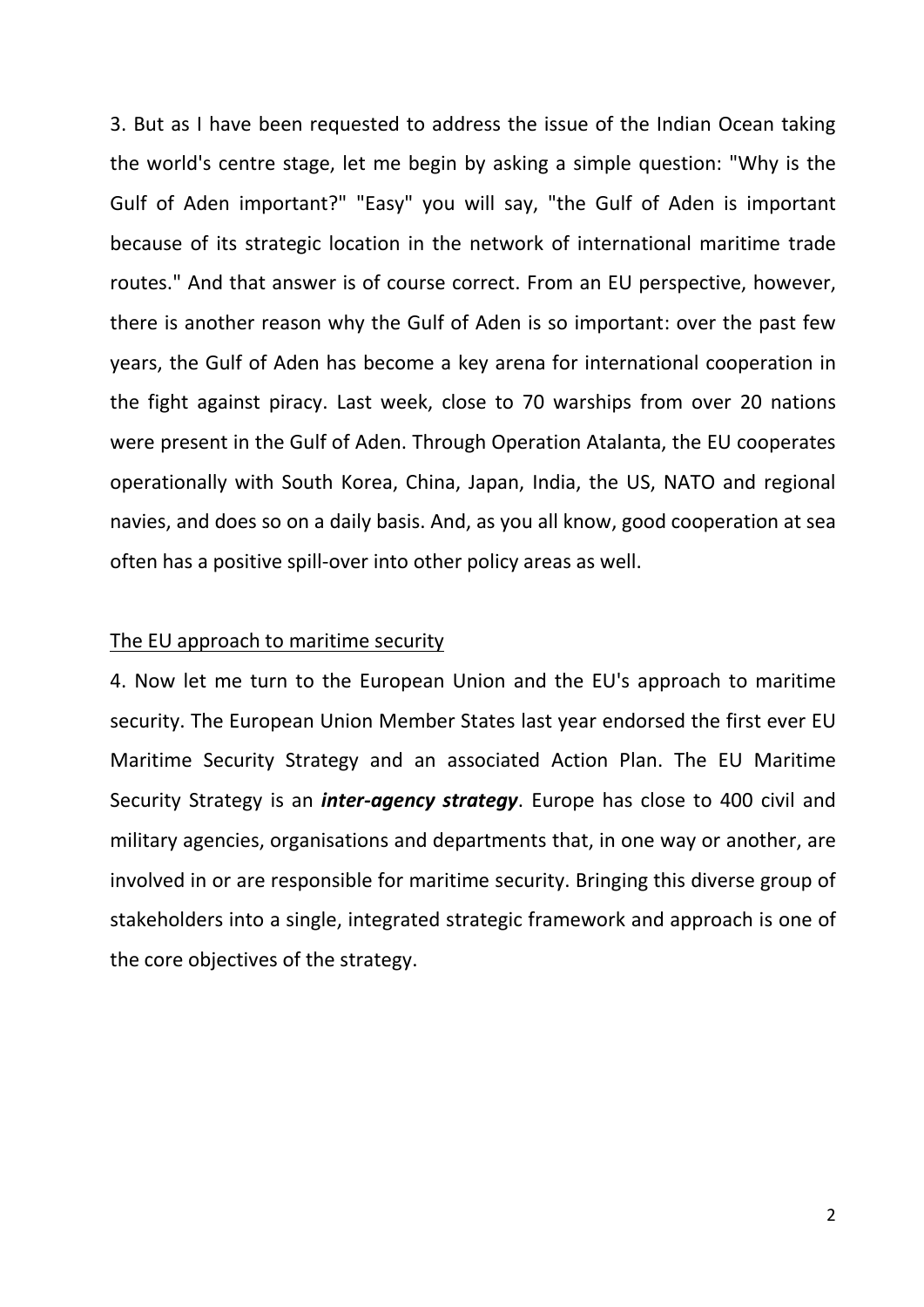5. The EU Maritime Security Strategy and the Action Plan develop a *cross-sectoral approach* to maritime security. The term "cross-sectoral" refers to actions or cooperation between and across (policy) sectors and instruments, both civil and military, at national and at EU-level. It is acknowledged that modern maritime risks and threats are multifaceted and can have implications across many (maritime) sectors involving different policies, strategies and instruments. In order to respond effectively to this type of risk or threat, the EU's response should mirror this multifaceted nature, hence the need to integrate policies, strategies and instruments into a single strategic cross-sectoral and civ-mil framework. The Action Plan contains over 130 actions that, with their combined potential effect, can alter the organisation of maritime security in Europe forever.

6. A second characteristic of the EU MSS is that it is a *partnership document*. Europe is built on cooperation and inclusiveness, which is why we put a premium on a multilateral approach. A cornerstone principle of the EU approach to maritime security is what we refer to as effective "*Maritime Multilateralism*". To address the main challenges in the global maritime domain, we will have to cooperate more and more extensively with partner nations and organisations in a cross-border, cross-sector and cross-cutting fashion. The EU MSS strengthens the EU's capacity for cooperation – our ability to work with international partners to address common challenges.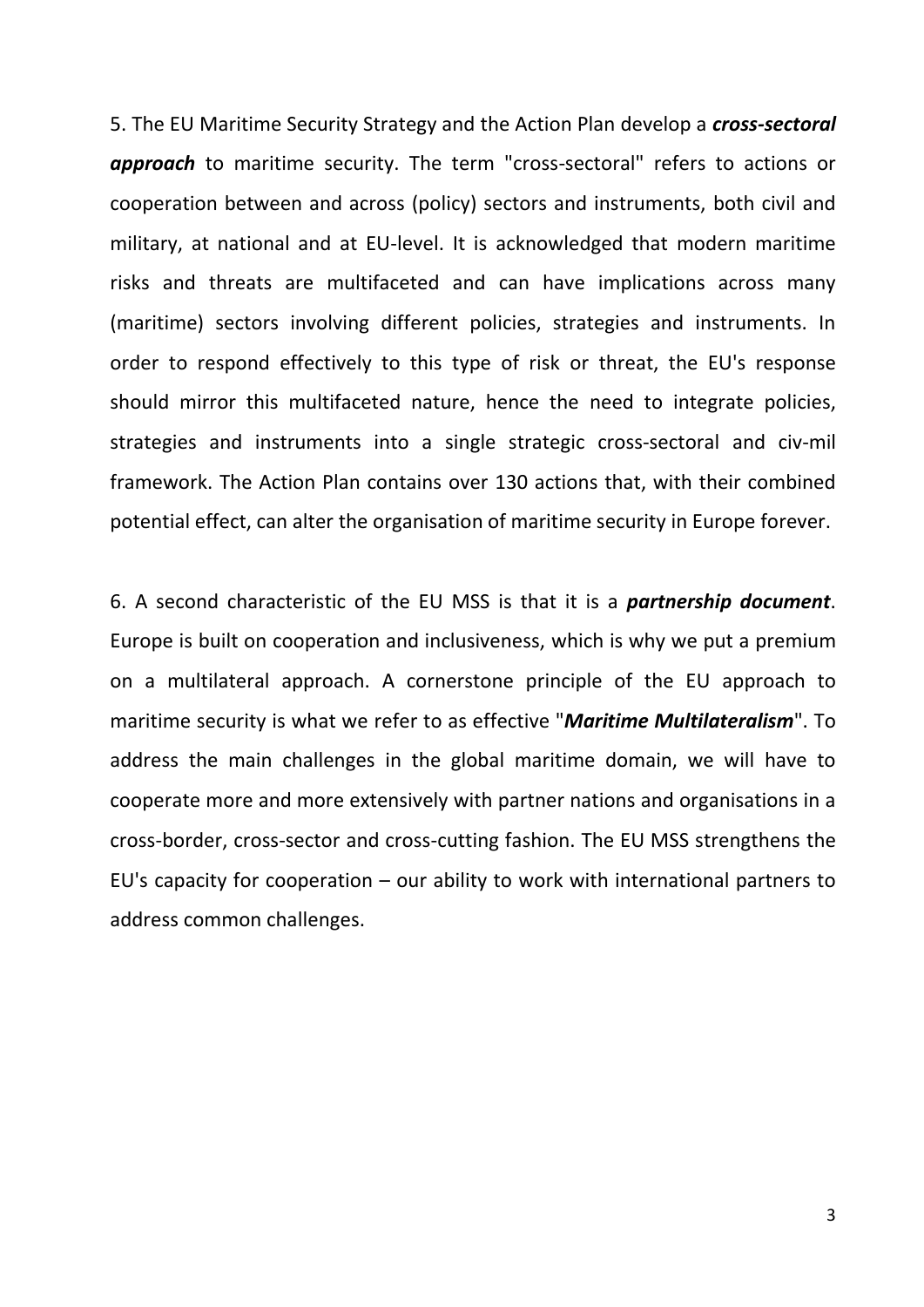## The Contact Group on Piracy

7. My second topic is the Contact Group on Piracy. It was established in 2009 to coordinate maritime and naval cooperation in the Indian Ocean. The Contact Group brings together all stakeholders, public and private, civil and military, that are affected by Somali-based piracy. It is a unique and inclusive construct that represents a new international governance model for truly comprehensive approaches to complex problems. As such it is a governance and crisis-response model that deserves further study and wider exposure.

8. The Contact Group has been instrumental in bringing the number of successful pirate attacks down to zero. The EU, NATO and the US – as those responsible for three independent naval counter-piracy operations in the Indian Ocean – have found each other to be natural allies in the Indian Ocean through the establishment of the Shared Awareness and Deconfliction Mechanism, which has led to far better coordination of operational deployments in the Indian Ocean. By voluntarily agreeing to coordinate operational deployments, the three partner operations have improved the overall operational effectiveness of the many warships in the region, including of the so-called "independent deployers". It is my firm belief that we should learn the lessons from the Indian Ocean and apply these in addressing challenges elsewhere.

9. It gives me great pleasure to see that Mr Jean-Claude de l'Estrac, Secretary General of the Indian Ocean Commission, is participating in this Conference as well and I would not like to miss this opportunity to acknowledge and congratulate him personally, as well as the IOC, on their commitment and involvement in making the Indian Ocean a safer place.

4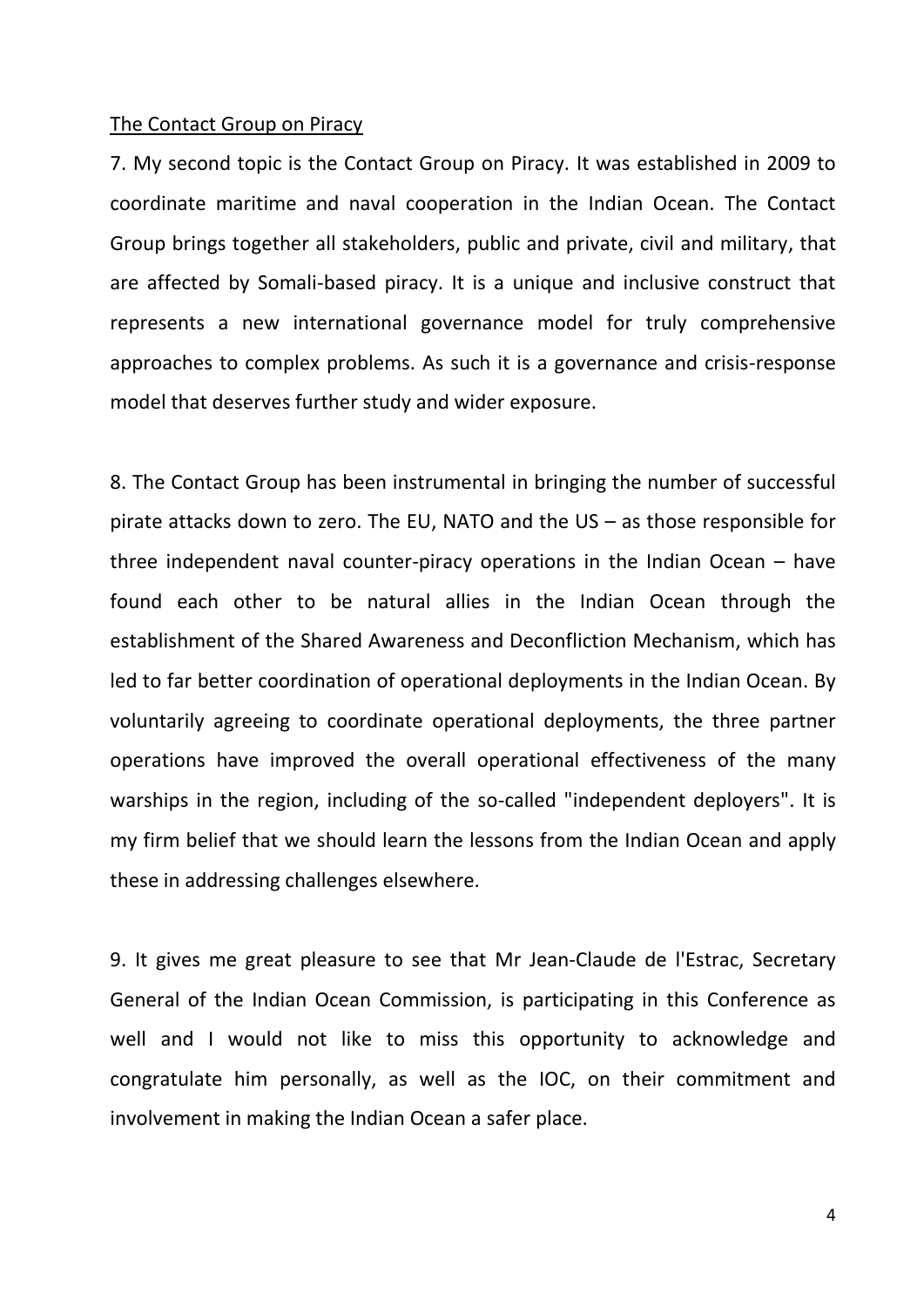10. Before finishing allow me to mention two other innovative examples of cooperation in the Indian Ocean: the "Smart Fish" programme, supported by the European Commission and executed by the five Indian Ocean Commission member states in the Southern Indian Ocean, and the Critical Maritime Routes in the Indian Ocean project, "CRIMARIO".

11. It is a fact that the small Indian Ocean island states of Seychelles, Mauritius, Madagascar and Comoros, as well as the French island of Réunion, have enormous EEZs, and few resources to protect their natural wealth. So they had to be smart and decided to combine their resources, reaching a political agreement to create a combined EEZ and establish a Joint Fisheries Patrol Programme. This is, by all standards, a best practice. It is quite a paradox that Europe now faces the challenge of trying to import to Europe a best practice that we've helped to create outside Europe.

12. The objective of the Critical Maritime Routes in the Indian Ocean project, or "CRIMARIO", is to improve maritime security by strengthening the interoperability of existing information sharing and communication networks in the Wider Indian Ocean. CRIMARIO is based on the belief that information sharing is necessary for improved Maritime Situational Awareness. CRIMARIO aims to reinforce the level of cooperation among the countries of the Indian Ocean Rim and connect the region to the global information sharing network, from the Western Indian Ocean coastal countries to India, Sri Lanka and all the way to South-East Asia.